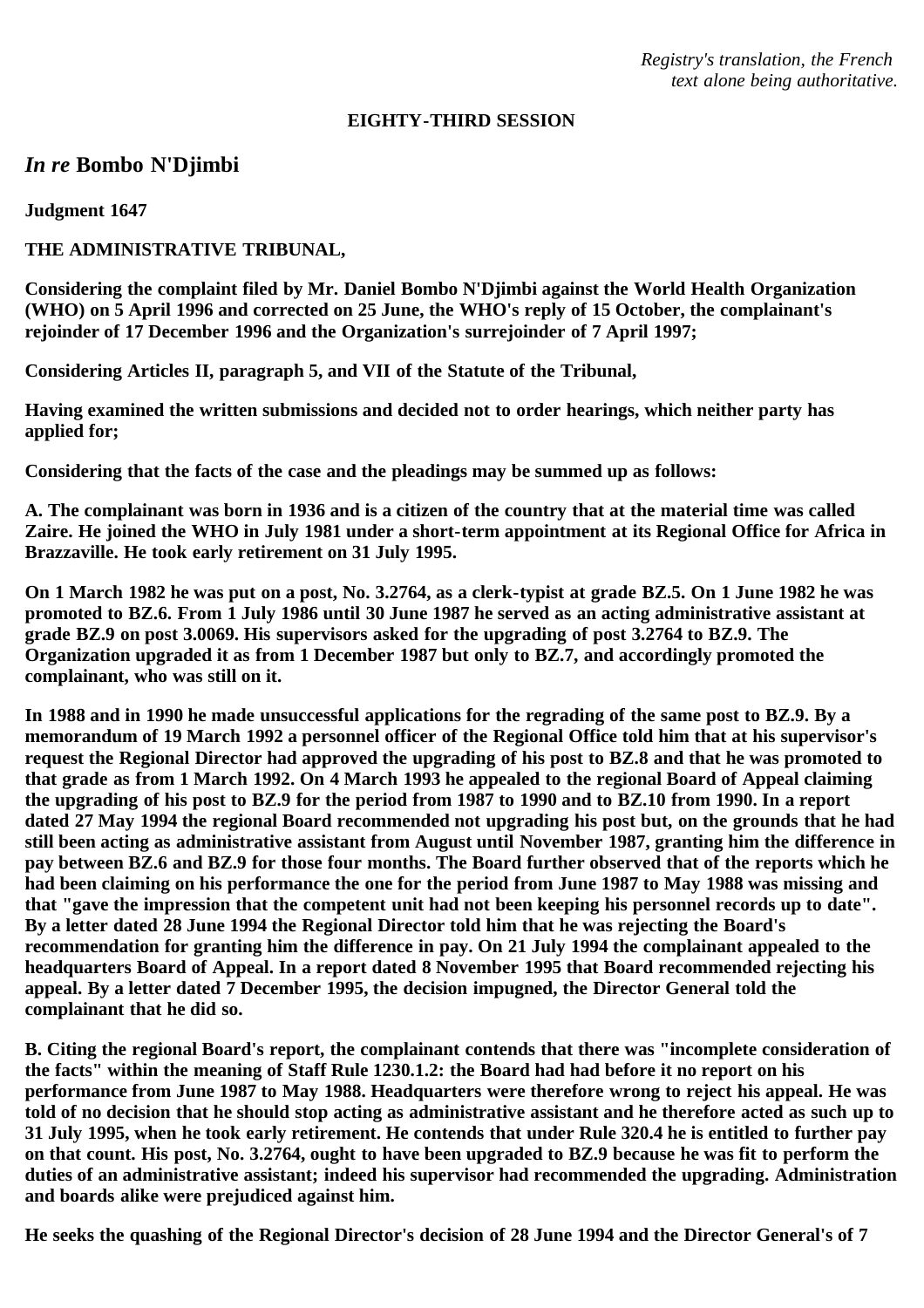**December 1995, the upgrading of post 3.2764 to BZ.9 from 1987 to 1990 and to BZ.10 from March 1990, the payment of the further sums accordingly due, and the payment of the special duty allowance from the date at which it stopped until 31 July 1995.**

**C. In its reply the WHO submits that the complainant's claim to the upgrading of post 3.2764 might be "deemed out of time and irreceivable" because he failed to lodge timely internal appeals against the decisions taken in 1987 and 1992 against upgrading to BZ.9. Likewise his claim to the special duty allowance is irreceivable because it is out of time and in any event quite new.**

**On the merits the Organization contends that according to Manual paragraph II.1.30 the grading of a post does not depend on the quality of the incumbent's performance or on his seniority. There cannot be regrading anyway failing some appreciable change in the nature of the duties. The duties of the complainant's post were still those of a secretary, whatever others he may have been asked to perform. The lack of one performance report, which the regional Board mentioned, does not amount to failure to keep his records up to date. Nor was he discriminated against. Nor may he in good faith plead that he got no notice of the termination of his status as acting administrative assistant as from 1 July 1987: a personnel action form dated 10 June 1987 told him that payment of the special duty allowance would stop at 1 July 1987 in accordance with Staff Rule 320.4. So his claim to payment of it is unsound.**

**D. In his rejoinder the complainant contends that the Organization ought to have put the post of administrative assistant up for competition or else kept him on the post, which was vacant. He maintains that the Administration never told him that he was to stop performing those duties and he cites Staff Rule 580.1, which requires the Administration to inform a staff member in writing of any change in his status.**

**E. In its surrejoinder the defendant presses its objections to receivability. It says that the complainant's claim to the upgrading of his post is a challenge to the decisions taken in 1987 and 1992. And his claim to the allowance is made for the first time in this complaint.**

**On the merits the defendant argues that the complainant's main plea, which is that he went on performing the duties of the administrative assistant's post from July 1987 until the date of retirement is irrelevant to his claim to the upgrading of his own post to BZ.9 and BZ.10. Moreover, it rests on a mistaken allegation of fact.**

## **CONSIDERATIONS**

**1. The WHO appointed the complainant on 1 March 1982 to post 3.2764 in its Regional Office in Brazzaville as a clerk-typist at grade BZ.5. It upgraded his post and so promoted him to BZ.6 on 1 June 1982. On 1 July 1986 it had him take on for twelve months the duties of a post for an administrative assistant, No. 3.0069, that was graded BZ.9. In November 1987 it put a revised description of his own post, 3.2764, to the Standing Committee on Reclassification of Posts with a recommendation from his supervisor for the upgrading of it to BZ.9. It thereupon went up to BZ.7 from 1 December 1987. After further applications for upgrading to BZ.9 the Standing Committee recommended on 30 August 1990 keeping the grade at BZ.7. The Regional Director agreed. In August 1991 the complainant again applied for BZ.9, but the Committee recommended only BZ.8. By a decision of 19 March 1992 he was promoted to BZ.8 as from 1 March 1992.**

**2. On 4 March 1993 he appealed against that decision to the regional Board of Appeal claiming the upgrading of his post to BZ.9 from 1987 to 1990 and to BZ.10 from 1990 to 1995. On the Board's recommendation the Regional Director rejected his appeal on 28 June 1994. On appeal the headquarters Board of Appeal too recommended rejection and the Director General endorsed that recommendation in a decision of 7 December 1995, the one now under challenge.**

**3. The Organization submits that the complaint is out of time and therefore irreceivable. There is no need, however, to rule on that plea since for the reasons set out below the complaint fails in any event on the merits.**

**4. At issue are the grades the complainant held from 1987 until 1990 and from 1990 until 1995. The WHO promoted him to BZ.7 in 1987, when the grade he wanted was BZ.9, and to BZ.8 in 1992, when he was claiming BZ.10 as from 1990. In support of his claims he cites Staff Rules 560.1 and 560.2. The case is not**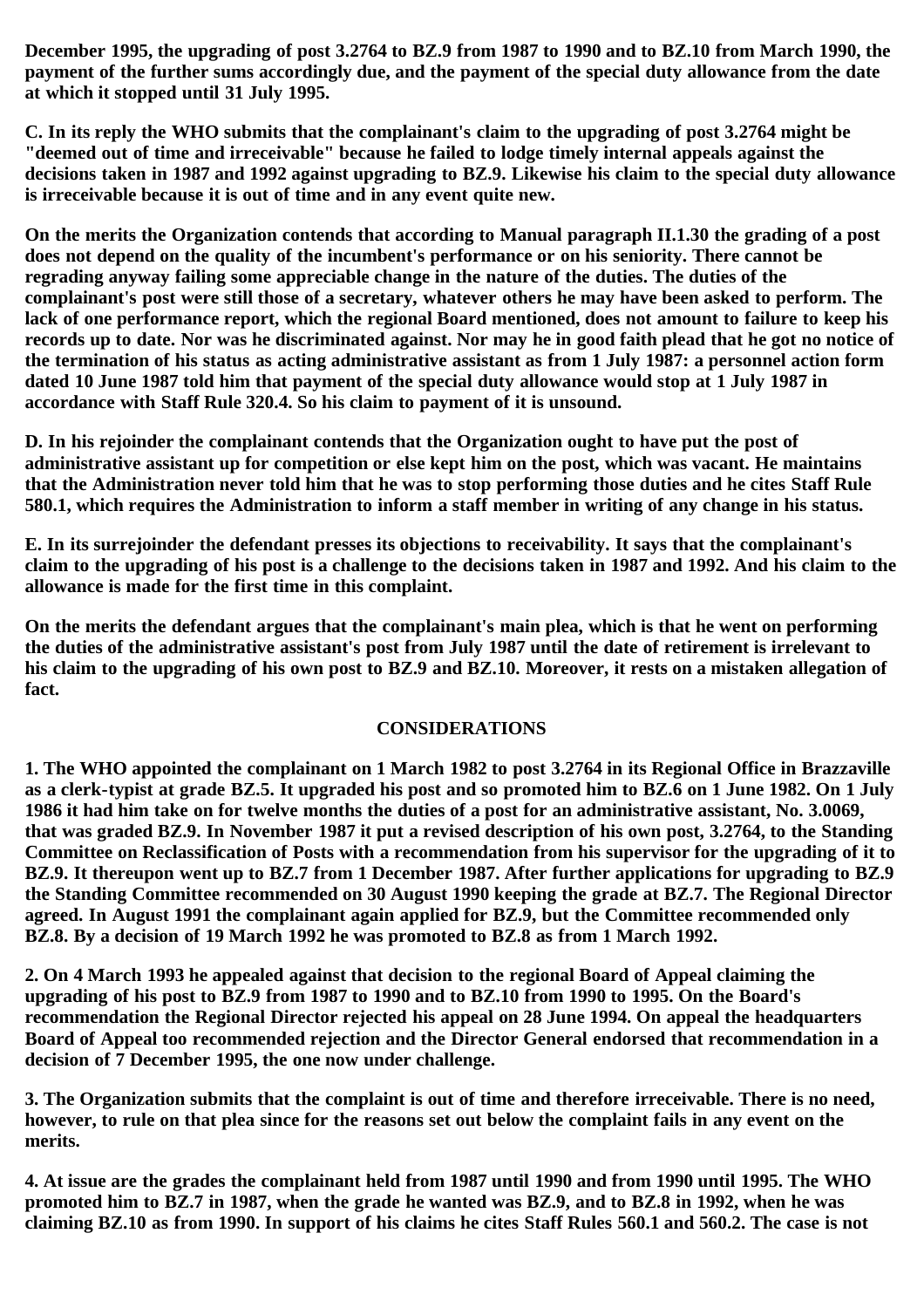**about transfer from one post to another, but about the regrading of the post he was on. The rules he is relying on are immaterial to upgrading: they are about the right to promotion on regrading. And here they were correctly applied since the successive upgradings of the complainant's post to BZ.7 and BZ.8 duly brought about his promotion.**

**5. In support of his claim to upgrading the complainant cites his supervisor's recommendations and his competent and devoted performance of the duties of the post he was temporarily assigned to, No. 3.0069.**

**6. Those arguments are, however, irrelevant. The basic rules on grading are in Manual paragraph II.1.30, which reads:**

**"The following basic principles of post classification must be adhered to:**

**30.1 there should be equal pay for work of equal value;**

**30.2 posts of approximately equal difficulty and responsibility should be placed in the same grade;**

**30.3 a change in the grade of a post should result only when a significant change in the level of its duties and responsibilities has occurred;**

**30.4 the grading of a post depends upon the assigned duties and responsibilities required and not on the qualifications, job performance, seniority or other characteristics of an incumbent."**

**So grading hinges neither on quality of performance nor on seniority. The sole criteria are the duties and responsibilities of the post. And the grade cannot change unless there is a "significant change in [their] level".**

**7. As was said in Judgments 1067 (***in re* **Glenn) under 2 and 1152 (***in re* **Korolevich), also under 2, upgrading requires close familiarity with the conditions in which the staff member works. The assessment of the type of work performed and the level of responsibility is a value judgment, and only those whose training and experience equip them for the task may make such an assessment. The decision is, in other words, a discretionary one. So it is subject to review only on limited grounds and will not ordinarily be set aside unless it was taken without authority or in breach of a rule of form or of procedure, or was based on an error of fact or of law, or overlooked some essential fact, or was tainted with abuse of authority, or if a clearly mistaken conclusion was drawn from the facts. Consistent precedent has it that the Tribunal will not substitute its own assessment or direct that a new one be made unless it is satisfied on the evidence that there is a fatal flaw of that kind. So the complainant's performance of his temporary duties, even though his supervisor thought highly of it, is irrelevant to the question of upgrading his post 3.2764 to BZ.9. The plea fails.**

**8. The complainant argues that the defendant made an incomplete consideration of the facts in that it had no report on his performance from June 1987 until May 1988. Again the plea cannot succeed since, as was said above, grading depends on the content of the post and not on the incumbent's qualifications or performance.**

**9. The complainant contends that the descriptions of two other posts, 3.0624 and 3.3267, which are for administrative assistants and do bear grade BZ.9, include the same duties as his own. He objects to the upgrading of a BZ.8 post for an assistant to BZ.9 only six months after the holder of that post joined the unit. He infers that the boards were prejudiced against him.**

**10. Whether posts are much the same is an issue of fact. The regional Board said that it had made a thorough review of the descriptions of various posts that had formerly been graded BZ.7, BZ.8 and BZ.9 and had compared post 3.2764 with posts 3.0069 and 3.0624. It came to the conclusion that the duties of the latter two were more important and that the Standing Committee on Reclassification of Posts had been right to upgrade 3.2764 in 1987 to BZ.7 and in 1992 to BZ.8. Even supposing that someone else at grade BZ.8 did rise swiftly to BZ.9, his case differs in that he was already on a BZ.8 post whereas the complainant was claiming promotion from BZ.6 to BZ.9. There being no evidence to cast any doubt on the regional Board's findings and conclusions, the Tribunal holds that the comparison the Board made does not bear out the charge of prejudice. The conclusion is that there is no fatal flaw in the decision not to upgrade the complainant's post.**